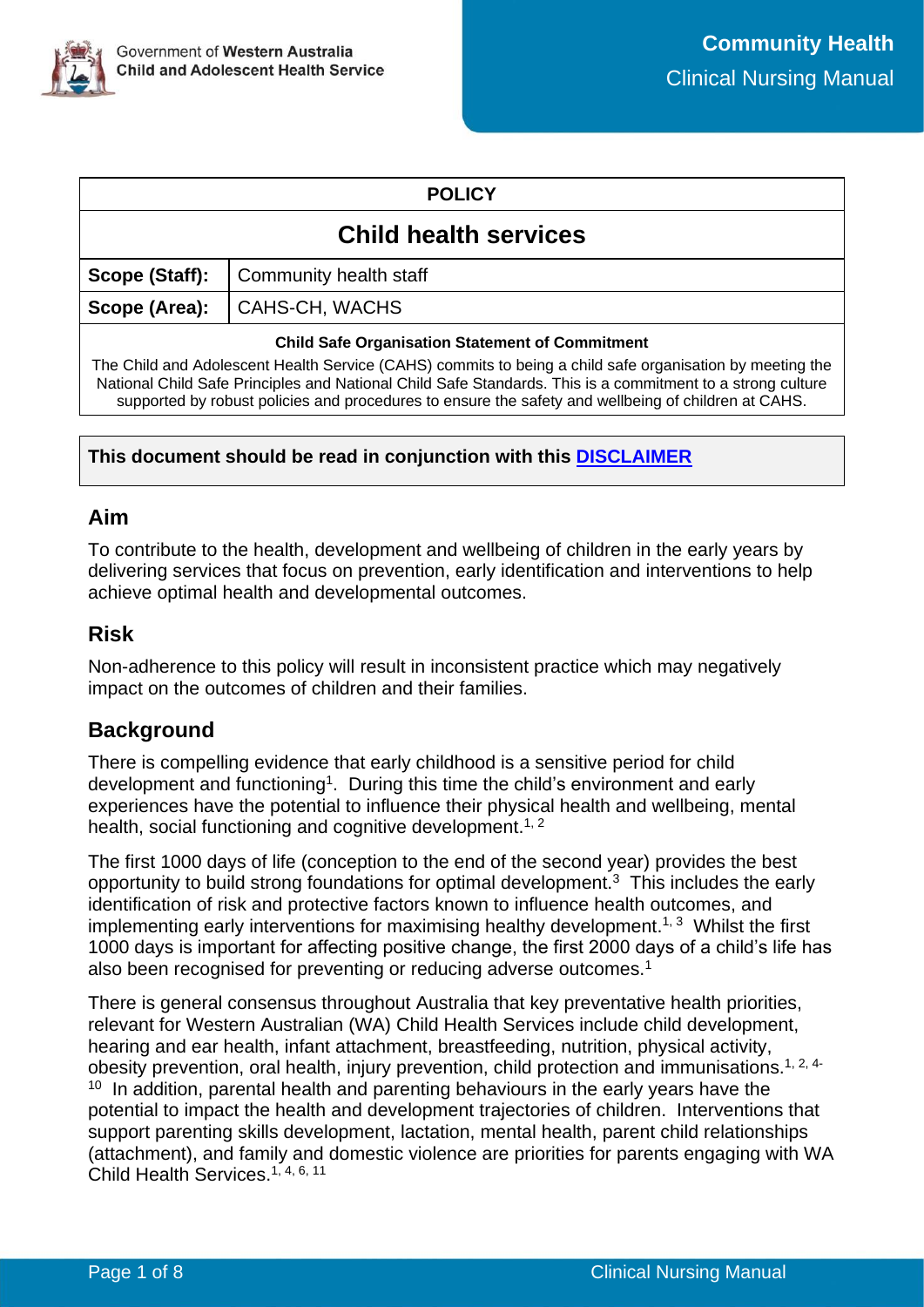The following guiding principles are recommended for improving the health and wellbeing of children:

- 1. Prevention and early intervention through universal and targeted services
- 2. Clients benefit from services that are age appropriate and focus on reducing health risks and inequalities, at the point at which they are most likely to occur
- 3. Strengths based approaches to child development
- 4. Children should grow up in healthy and safe families, environments and communities
- 5. Health equity to ensure all children can be healthy, safe and thriving
- 6. Services must be universal, but with services provided at a level proportionate to need. $^{\rm 1, \, 6}$

## **Western Australian Child Health Service**

Child health services are delivered throughout the metropolitan region by Child and Adolescent Health Service-Community Health (CAHS-CH) and in country and regional areas by WA Country Health Service (WACHS). In many remote communities, child health services are provided by Aboriginal Medical/Health Services in collaboration with WACHS. This may include the use of Telehealth options according to approved Health Service Provider processes. The WA Child Health Service promotes the health and development of children by engaging with families and undertaking preventative health initiatives, health surveillance and screening, and health promotion activities.

Sample calendar templates have been developed to be used within CAHS-CH only. The templates reflect expected number of universal contacts to be completed by nurses (set at 20 contacts per week per full time equivalent (FTE), and extrapolated for other FTE). This template will be used by nurses to support calendar planning and by Community Clinical Nurse Managers to manage regional workload.

## *Principles*

- The child is the focus of care and their best interests are the primary consideration in all decisions.
- Child health service contacts take place predominantly in child health centres to enable comprehensive physical and development assessments to be safely conducted. Alternate venues, including the client's home, may be considered to support client need.
- Family-centred and strengths-based approaches are used, for a shared understanding of concerns and care planning that is proportionate to client needs.
- Community health nurses practice in accordance with relevant policy documents, standards, regulations and legislation.
- Nurses will communicate with clients respectfully and sincerely.
- Service delivery will reflect the CAHS-CH and WACHS organisational values.
- Service delivery is culturally secure, ensuring cultural diversity, rights, views, values and expectations of Aboriginal\* people and those of other cultures are recognised and respected within Australian legislation.

\*OD 0435/13 - Within Western Australia, the term Aboriginal is used in preference to Aboriginal and Torres Strait Islander, in recognition that Aboriginal people are the original inhabitants of Western Australia. No disrespect is intended to our Torres Strait Islander colleagues and community.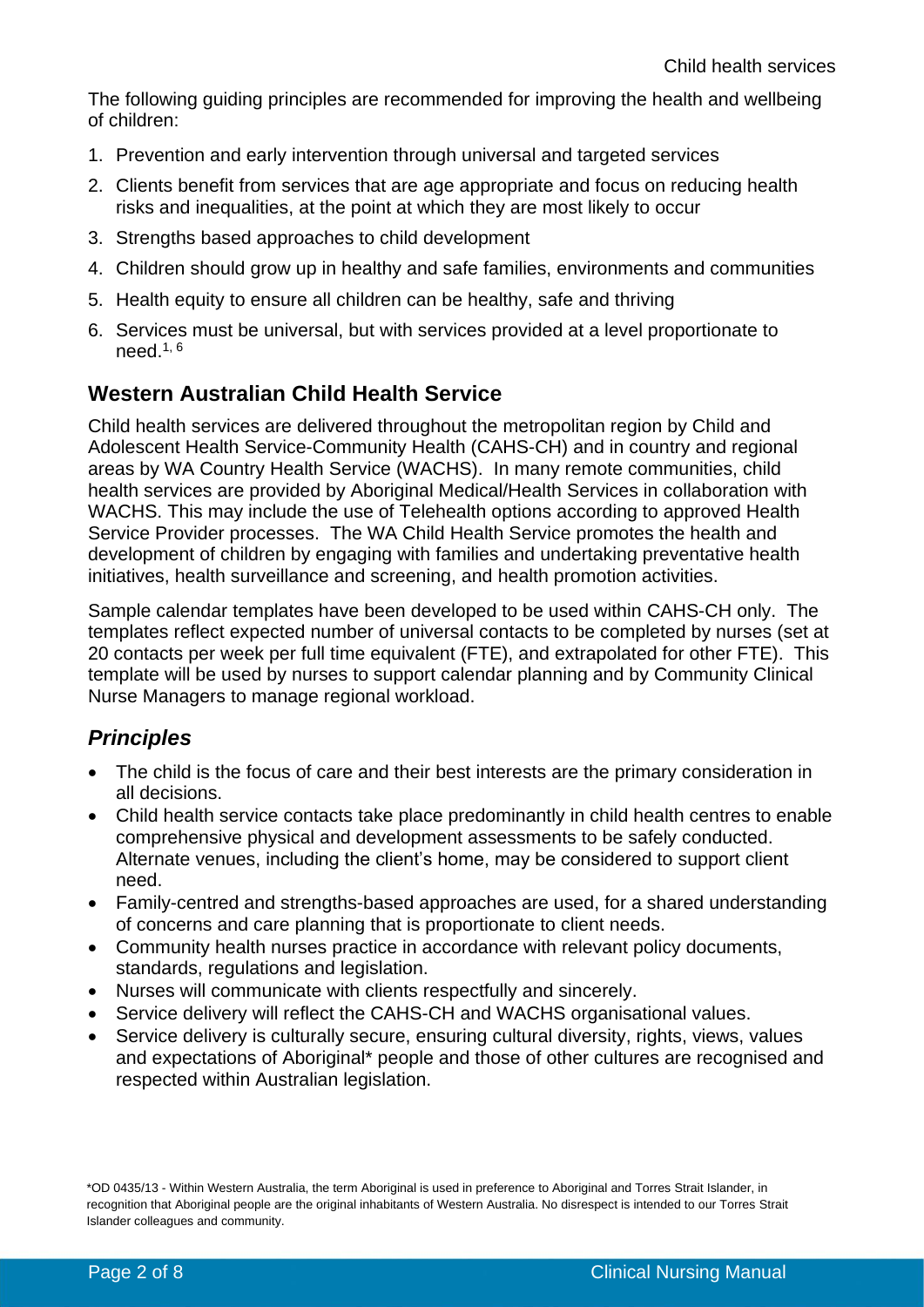All clients residing in WA are eligible for Child Health Services from birth until they start school. Services are offered to reflect universal health provision and include services that are proportionate to client need. These service levels include:

- Universal
- Universal Plus
- Partnership

## *Universal*

All families are offered Child Health Services following the receipt of a birth notification. Other health professionals may refer clients to child health services and parents may selfrefer. All clients are entitled to Child Health Services, however, there may be occasions where a family's decision not to receive services will be acknowledged and respected. When nurses working in metropolitan regions are unable to establish contact with the client after reasonable attempts, and where there are no identified risk factors, the client will be *closed for services* in Child Development Information System. For clients wishing to re-engage with Community Health Services, client records can be made active at any time. When risk factors or concerns have been identified, due to receipt of a *Special Referral to Child Health Services* form or from other relevant information, nurses will act in accordance with relevant policies. Nurses working in WACHS will not close clients for services for any reason.

The Universal level of service provides a schedule of contacts at the following ages:

- Birth to 14 days
- Eight weeks
- Four months
- Twelve months
- Two years

Universal contacts focus on eliciting and responding to parental concerns, the early identification of health and developmental concerns, supporting parenting and the promotion of child parent relationships. The Universal contacts involve identifying protective and risk factors (including indicators for child abuse), undertaking observations and assessments, surveillance and screening, providing anticipatory guidance, offering health information, and care planning that may include additional contacts and/or referral to relevant services and programs.

Where a particular concern or issue has taken priority over completing a Universal contact, an additional contact should be arranged to finalise all components. Clients may be offered Universal Plus and/or Partnership level of service and received back into Universal level of services according to client need.

Flexible service delivery formats are offered to clients to increase accessibility. These include Drop-in sessions and telephone calls, which provide brief consultations for noncomplex concerns, without the need to schedule an appointment. In addition, the following group programs are offered to all clients:

- Early Parenting Group
- A Solid Start
- Triple P Level 2 Seminar Series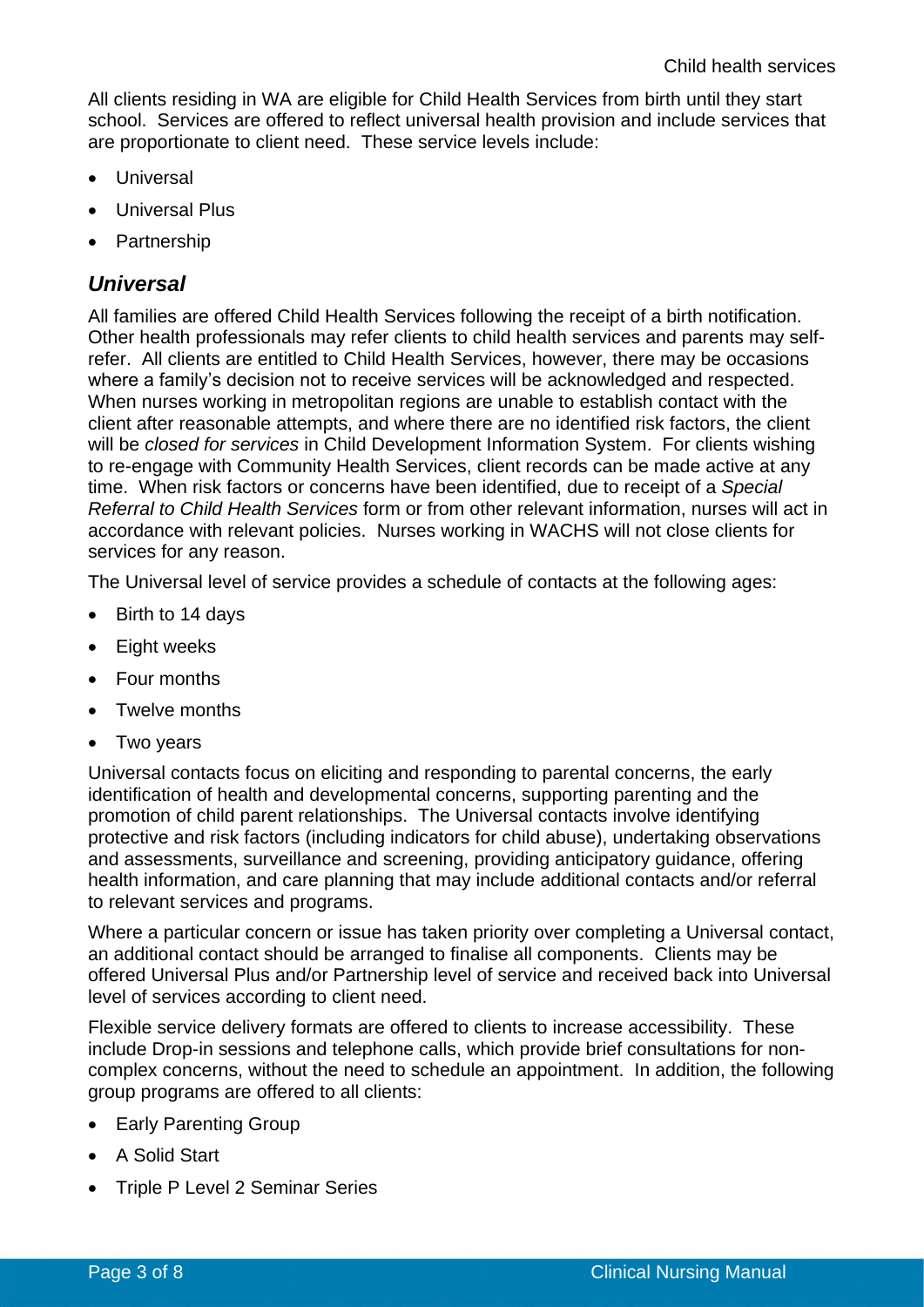## *Universal Plus*

The Universal Plus level of service offers additional contacts to help clients manage or resolve a particular concern or issue. This level of service may be provided in response to an expressed need by the client, or may be offered by the nurse to address an identified concern. Additional contacts provide opportunities for ongoing surveillance, minimising risk factors for children, and building protective factors and resilience in families.<sup>12</sup> Universal Plus contacts are goal-focused and will include brief interventions. When the identified issue has been managed or resolved the client returns to the Universal level of service. For clients who require help to manage or resolve increasingly complex concerns, referral to the Partnership level of service may be considered.

Flexible service delivery may also include the offer of clients attending Drop-in sessions and telephone calls for non-complex concerns. In addition, the following group programs will be offered as required:

- Let's sleep
- Circle of Security Parenting
- Triple P Level 3 Discussion Group
- Triple P Level 4 Group
- Groups to meet a targeted need

## *Partnership*

The Partnership level of service is for clients who require help to manage or resolve increasingly complex physical, developmental, psychosocial, behaviours and health concerns, which may be complicated by socioeconomic, social and environmental factors.<sup>12</sup> In addition, there is a level of risk for children, if these concerns are not addressed.<sup>6, 12</sup> Not all clients with complex needs will require the Partnership level of service, as the presence of protective factors may reduce adversity and increase resilience.

The Partnership level of service offers all the elements of the Universal contacts, in conjunction with additional contacts for comprehensive assessments and targeted care planning. The Partnership contacts will be timely, ongoing and where indicated sustained.<sup>12</sup> Additional contacts will focus on family goal setting, managing risks and minimising the impact of identified concerns. Client care is transferred to Universal Plus or Universal level of services, when achievement or adequate resolution of client goals has occurred, and where risks to the child have been mitigated and/or are stable with no actual risk of harm.

## **Care planning**

Nurses will elicit and respond to client concerns by undertaking holistic assessments using endorsed clinical practice guidelines, surveillance and screening tools. Nurses will think critically and use the best available evidence when making decisions and providing care. Assessment outcomes and care planning will be discussed with clients, so that care is responsive and appropriate to their needs. Nurses will maintain accurate, comprehensive and contemporaneous documentation of assessments, planning, decision making and evaluations; in electronic and/or MR600 child health records.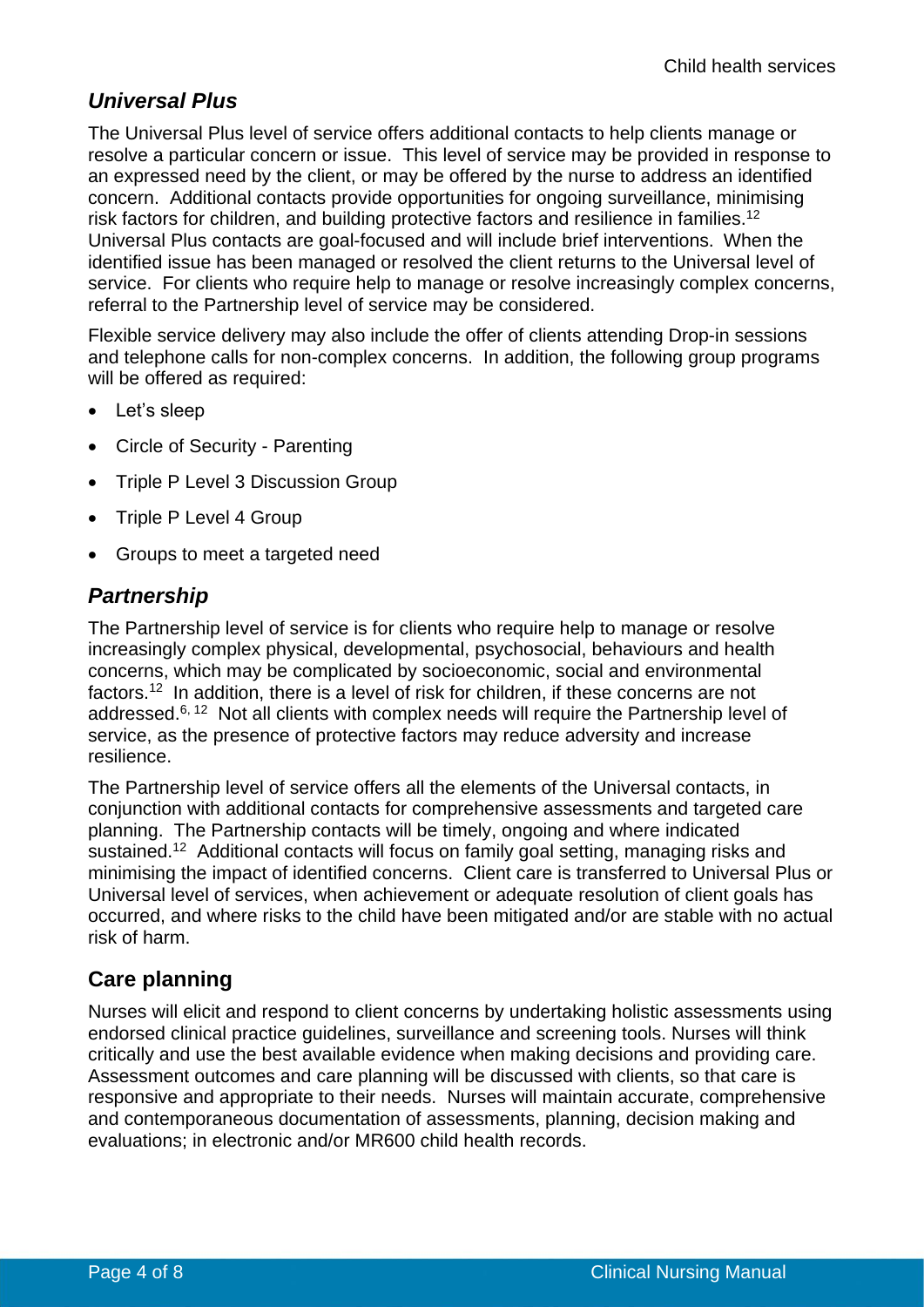## **Implementation requirements**

## *Consent and information sharing*

Consent for Child Health Services is implied when clients indicate through their actions that they are willing to proceed with an aspect of their care. Implied consent does not require a signed consent form. In instances where a parent or guardian is not present with the child for a service, explicit consent must be provided either verbally and/or in written form, for an alternative person to be present, before proceeding.

Health professionals have a duty of care to maintain the confidentiality of all information obtained in the course of providing health care to clients. This duty means that information cannot generally be released to others without the client's consent.

Where children are in care, the Department of Communities Child Protection and Family Services (CPFS) Chief Executive Officer (CEO) assumes parental responsibility for most childrenas described in the Children and Community Services Act 2004.This means that for those children, the CEO delegates authority to a case manager, in lieu of a parent, to provide consent, and develop and implement a child's care plan.

Nurses must inform the CPFS, via the relevant case manager, regarding any concerns, decisions and/or consent for referrals, and provide all relevant information pertaining to the child's assessment and care planning.

Nurses should follow up with CPFS to ensure that actions or referrals arising from the comprehensive assessment have been actioned.

Children in Care (CIC) should be placed on the relevant Client of Concern list, with any actions and or referrals arising from their CIC assessment noted, to ensure adequate follow up.

#### *Staff qualifications, skills and education*

It is the responsibility of the CAHS-CH and WACHS Health Service Providers to ensure that nurses delivering child health services are registered with the Australian Health Practitioner Regulation Authority as Registered nurses, and have qualifications and/or experience in child and family health. Registered nurses are responsible and accountable to the Nursing and Midwifery Board of Australia standards, codes and guidelines. The *Registered Nurse Standards for Practice* and Code of *Conduct for nurses and Code of conduct for midwives* should be evident in current practice. 13, 14

Nurses will complete a service orientation and comply with the following local skills, training and supervision requirements:

- *CAHS-CH Mandatory Training and Practice Frameworks – Community Health Nurse (Child Health)*
- *WACHS Community Health Nurse Learning Framework*.

| <b>References</b>                                                                                  |
|----------------------------------------------------------------------------------------------------|
| Department of Health. National Action Plan for the Health of Children and Young People:<br>$1_{-}$ |
| 2020-2030. In: Department of Health, editor. Australia2019.                                        |
| Western Australian Government. Our Priorities Sharing Prosperity. In: Department of the<br>2.      |
| Premier and Cabinet, editor. Western Australia 2019.                                               |
| Moore T, Arefadib N, Deery A, West S. The First Thousand Days: An Evidence Paper.<br>3.            |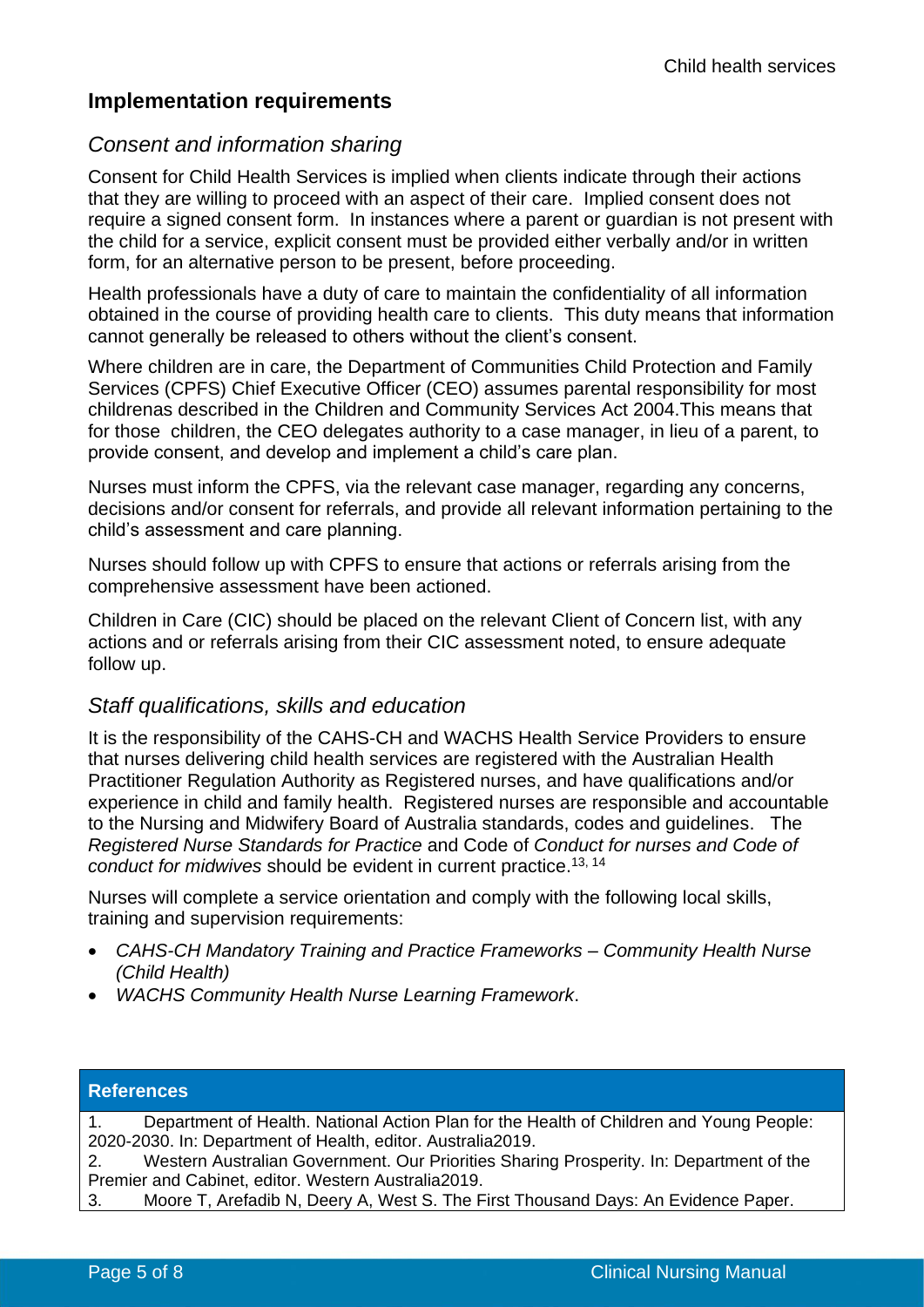Parkville, Victoria: Centre for Community Child Health, Murdoch Children's Research Institute; 2017.

4. Council of Australian Governments. Australian National Breastfeeding Strategy 2019 and beyond. Canberra; 2019.

5. Child and Adolescent Health Service - Statewide Protection of Children Coordination Unit. Guidelines for protecting children 2020. 2020.

6. Australian Health Ministers' Advisory Council. Healthy, safe and thriving: National strategic framework for child and youth health. Australia; 2015.

7. Governments CoA. National plan to reduce violence against women and their children 2010-2022. Australia2010.

8. Department of Health Western Australia. Sustainable Health Review: Final Report to the Western Australian Government. Perth; 2019.

9. Department of Health. WA Aboriginal Health and Wellbeing Framework 2015-2030. Perth; 2015.

10. Rural Health West, WA Primary Health Alliance, WA Country Health Service. WA Child Ear Health Strategy 2017-2021. Perth; 2017.

11. Department of Health. WA Aboriginal Healh and Wellbeing Framework 2015-2030. Western Australia; 2015.

12. Australian Health Ministers' Advisory Council. National Framework for Child Health and Family Services - secondary and tertiary services. Australia; 2015.

13. Nursing and Midwifery Board of Australia. Registered Nurses Standards for Practice. 2016. 14. Nursing and Midwifery Board of Australia. Code of conduct for nurses and Code of conduct for midwives. 2018.

#### **Related policies, procedures and guidelines**

The following documents can be accessed in the **Clinical Nursing Manual** via the [HealthPoint](https://healthpoint.hdwa.health.wa.gov.au/policies/Pages/CACH-Community-Health.aspx) link, [Internet](https://ww2.health.wa.gov.au/About-us/Child-and-Adolescent-Health-Service/Child-and-Adolescent-Community-Health/Professional-resources/Community-Health-Clinical-Nursing-Manual) link or for WACHS staff in the [WACHS Policy](https://healthpoint.hdwa.health.wa.gov.au/policies/Pages/WACHS%20Policy%20Pages/WACHS-Policies.aspx) link

Breastfeeding protection, promotion and support

Clients of concern management

Drop-in session

Groups for Parents

Partnership - child health services

Universal contact initial interaction

Universal contact 0-14 days

Universal contact 8 week

Universal contact 4 month

Universal contact 12 month

Universal contact 2 year

Vulnerable populations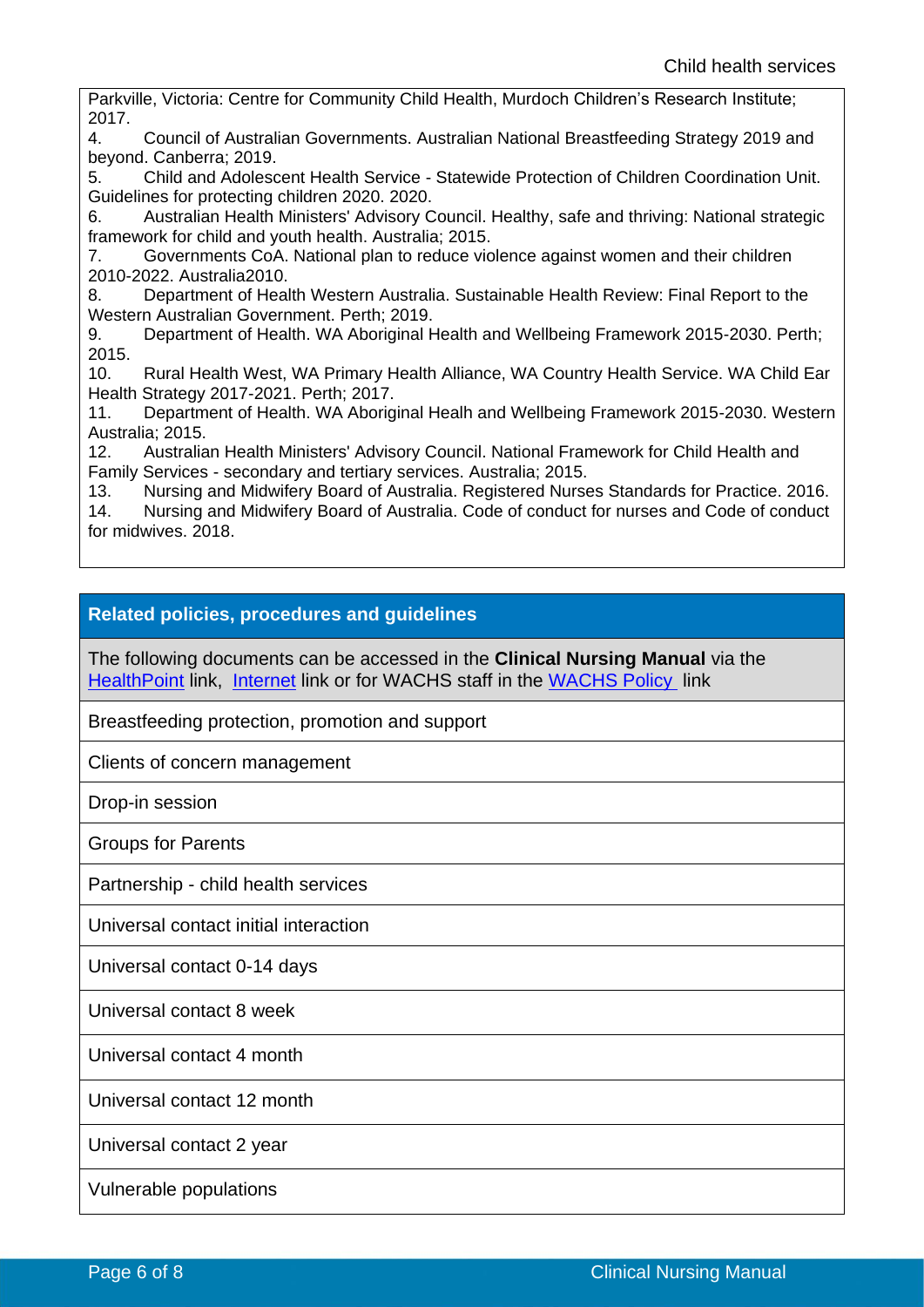The following documents can be accessed in the [CAHS-CH Operational Manual](https://healthpoint.hdwa.health.wa.gov.au/policies/Pages/CACH-Operational-Policies.aspx)

Consent for Services

Consent for release of client information

The following documents can be accessed in the [WACHS Policy](https://healthpoint.hdwa.health.wa.gov.au/policies/Pages/WACHS%20Policy%20Pages/WACHS-Policies.aspx) 

Consent for Sharing of Information: Child 0-17

Enhanced Child Health Schedule

Healthy Country Kids Program: An integrated Child Health and Development Service **Strategy** 

Special Referrals to Child Health Services

WebPAS Child at Risk Alert

The following document can be accessed in [CAHS Policy](https://healthpoint.hdwa.health.wa.gov.au/policies/Pages/CAHS-Policies-Corporate.aspx)

Child Safety and Protection Policy

The following documents can be accessed in the [Department of Health Policy Frameworks](https://ww2.health.wa.gov.au/About-us/Policy-Frameworks)

Clinical Handover Policy ([MP0095](https://ww2.health.wa.gov.au/About-us/Policy-frameworks/Clinical-Governance-Safety-and-Quality/Mandatory-requirements/Clinical-Handover-Policy))

WA Health System Language Services Policy ([MP0051/17](https://ww2.health.wa.gov.au/About-us/Policy-frameworks/Communications/mandatory/WA-Health-System-Language-Services-Policy))

Patient Confidentiality Policy [\(MP0010/16\)](https://ww2.health.wa.gov.au/About-us/Policy-Frameworks/Search?site=policyFrameworks&searchStr=paient%20confidentiality&pn=&fr=999&df=&dt=&sb=Relevance&do=DESC)

WA Health Consent to Treatment Policy ([0657/16](https://ww2.health.wa.gov.au/About-us/Policy-frameworks/Clinical-Governance-Safety-and-Quality/Mandatory-requirements/WA-Health-Consent-to-Treatment-Policy))

**Related internal and external resources**

Australian National Breastfeeding Strategy: 2019 and beyond

From Birth To Five Years. Practical Developmental Examination. Ajay Sharma and Helen Cockerill. 2014

[Guidelines for Protecting Children 2020](https://cahs-healthpoint.hdwa.health.wa.gov.au/directory/SPOCC/Documents/Guidelines%20for%20the%20Protection%20of%20Children.pdf)

Healthy, Safe and Thriving: National Strategic Framework for Child and Youth Health

Mary Sheridan's From Birth To Five Years. Children's Developmental Progress. Fourth Edition. Ajay Sharma and Helen Cockerill. 2014

National Action Plan for the Health of Children and Young People 2020-2030

National plan to reduce violence against women and their children 2010-2022